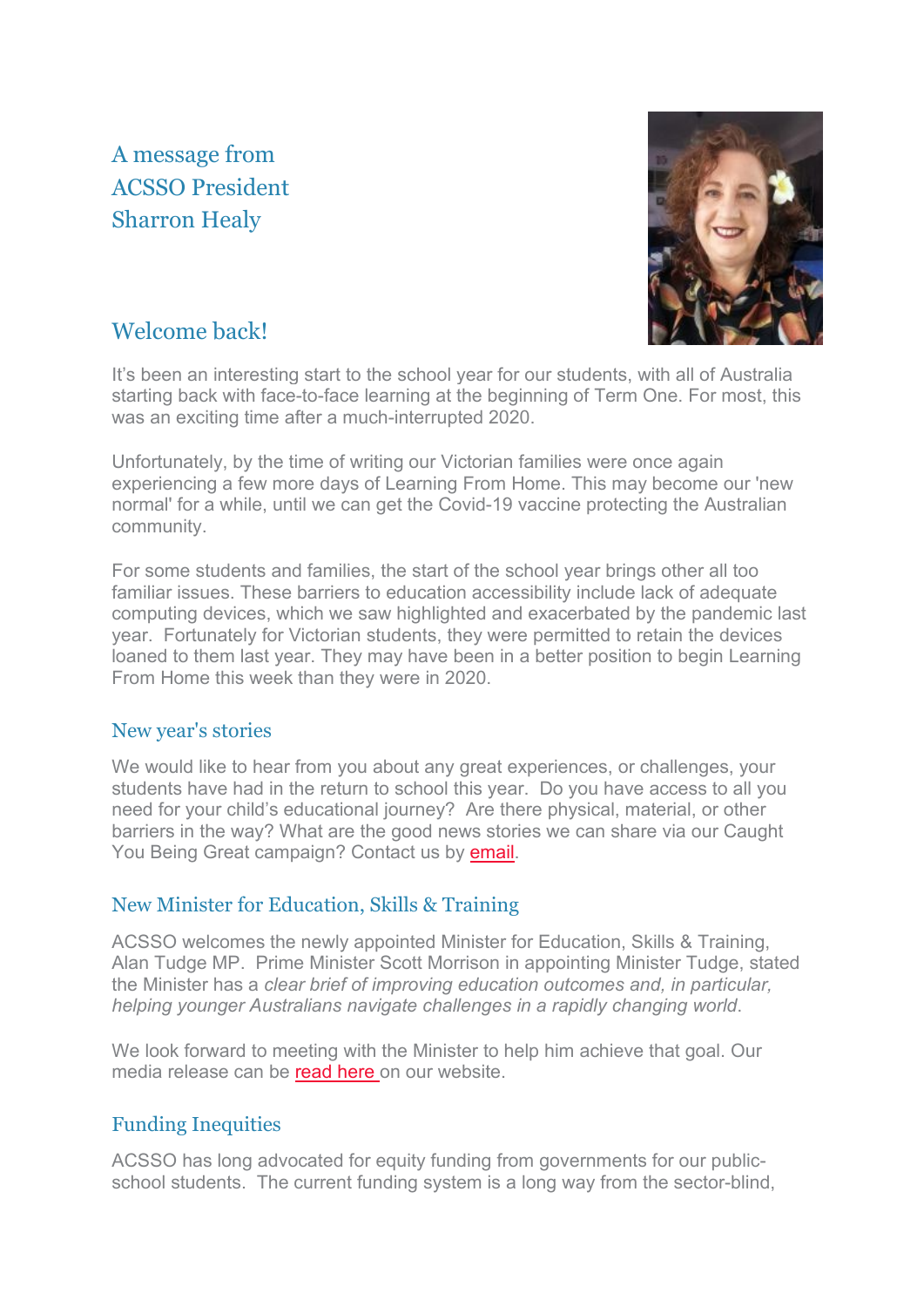needs-based funding model championed following the release of the original Gonski Report.

This extract from recent report by [Save Our Schools](https://acsso.createsend1.com/t/i-l-mdlhykd-l-h/) shows just how biased the current model has become, particularly with non-government sectors lobbying for special deals.

*The current school funding arrangements are heavily biased against public schools. Private schools will be over-funded by \$6 billion to 2029 while public schools will be under-funded by nearly \$60 billion.*

*The over-funding of private schools will occur because they will be funded at over 100% of their Schooling Resource Standard (SRS) until at least 2029. The sources of the over-funding are:*

*- \$2.4 billion from funding at over the Commonwealth target of 80% of the SRS;*

*- \$2.5 billion from funding at over the States target of 20% of the SRS;*

*- \$1.2 billion through the Commonwealth's Choice and Accountability slush fund (from 2020).*

We believe that in order to achieve the above brief given to Minister Tudge by the Prime Minister, funding must flow first and foremost to those schools and students with the most need. Every student is entitled to access to a high quality, fully resourced education.

Currently, too many of our students don't have access to even the basic requirements needed to achieve a robust 21st century education. It is only with world class support that our students will achieve their best, and that support starts with a genuine financial investment in their lives and education by the Government.

We are also calling on our state and territory governments to prioritise our public schools and fully fund the 80% of the SRS. If you are to believe the rhetoric that states are solely responsible for public schools why do they have no issue finding the full 20% SRS top up for the non–government sector?

#### National Children's Mental Health & Wellbeing Strategy

ACSSO was recently invited to submit feedback to this strategy which looks at the way services are provided to young children in terms of their mental health and wellbeing. We very much want to help remove the stigma which sometimes still surrounds mental health.

A connected, freely available assessment and referral service is an integral part of early diagnosis and treatment. Information and targeted programs for families would assist with understanding and the ability for them to support their young person. You can find a copy of our submission here

We'd love to hear of your experiences navigating the mental health landscape – what worked, what didn't, and what would have made a significant difference for your family. Contact us by **email**.